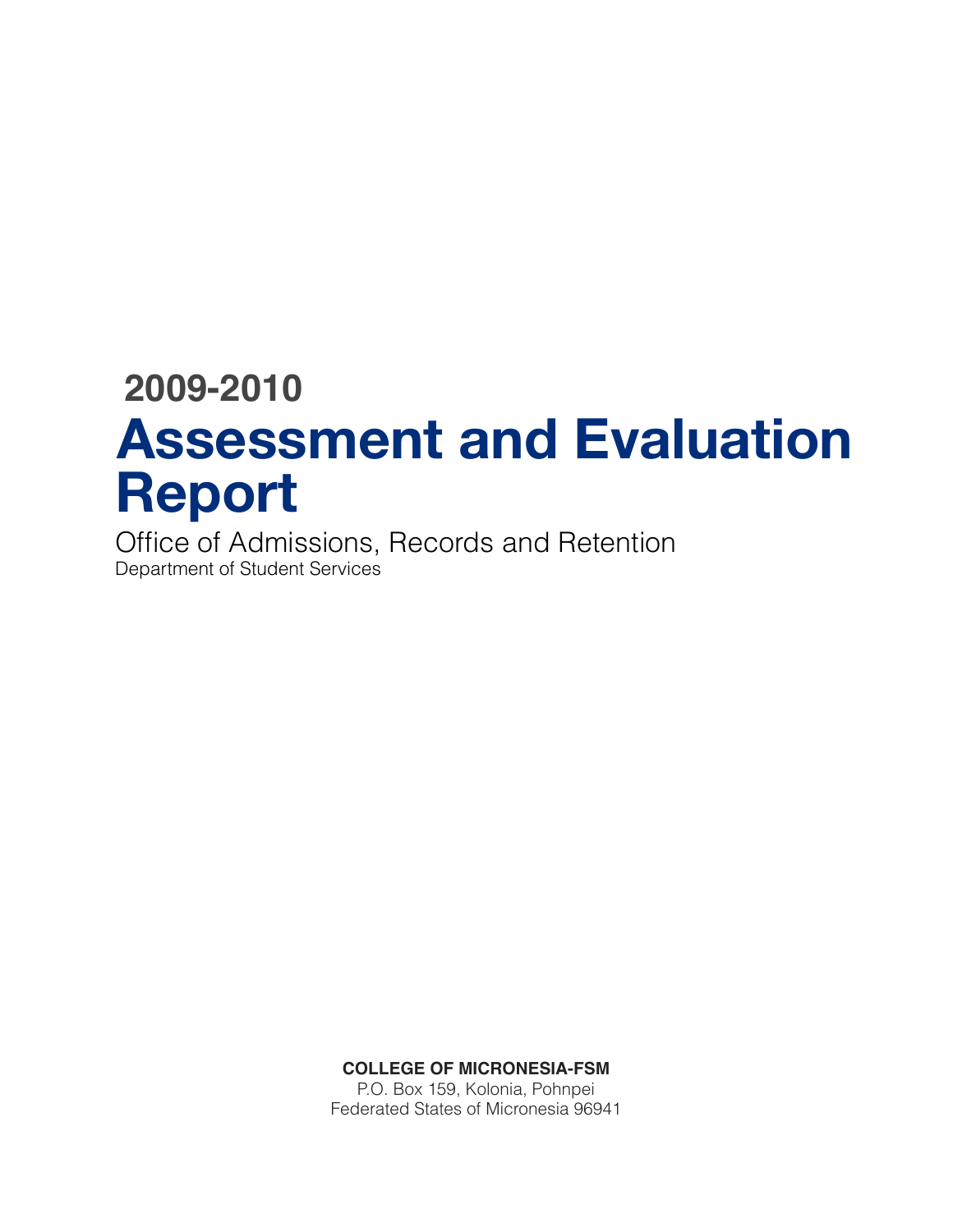#### **Institutional Mission**

Historically diverse, uniquely Micronesian and globally connected, the **College of Micronesia-FSM** is a continuously improving and student centered institute of higher education. The college is committed to assisting in the development of the Federated States of Micronesia by providing academic, career and technical educational opportunities for student learning.

# **Institutional Strategic Goal Supported**

#### **Strategic Goal 2**

Provide institutional support to foster student success and satisfaction

- 1. Promote strategic enrollment management for the College
- 2. Become more student-centered in the development of specific college system policies and procedures
- 3. Promote timely college tenure and graduation of students with mastery of array of core learning objectives, including civic-mindedness and self-value
- 4. Develop a student-friendly campus environment that encourages and enables students to be health conscious

#### **Strategic goal 9**

- 1. Provide for continuous improvement of programs, service and college environment
- 2. Improve institutional assessment and evaluation
- 3. Integrate planning, evaluation and resource allocation for continuous improvement
- 4. Increase research and data driven decision making
- 5. Develop an integrated data system

# **Department's Mission Statement**

The **Department of Student Services** promotes student success and supports student learning with an increased sense of value and importance it holds for the enhancement of all aspects of student life and learning at the College of Micronesia-FSM.

# **Unit or Program's Mission Statement**

It is the mission of the **Office of Admissions, Records and Retention** (OAR) to serve its patrons in a professional, courteous, and timely manner, which will enable them to meet their goals while upholding college policies. As such, OARR is committed to make its services continuously accessible to all its patrons through improved, dedicated, motivated, and skillful employees that guarantee the integrity, confidentiality, and security of all academic records.

#### **Unit's Services**

Currently, the OARR provides programs and services to its patrons, as follows:

- 1. Academic transcripts
- 2. Admission, registration and matriculation
- 3. Record and report academic standing (e.g., academic honors, probation, and suspension)
- 4. Enrollment and program completion verification
- 5. U.S. Veteran Affairs e-certification
- 6. Degree audit, and graduation check
- 7. Grade change, name change, change of major and individual degree plan (IDP), and others
- 8. Transfer credit evaluation and equivalencies
- 9. Issuance of degrees and certificates, duplicate degrees or certificates, transfer credentials, and others
- 10. Evaluation, consolidation, systematization, maintenance, and preservation of student academic records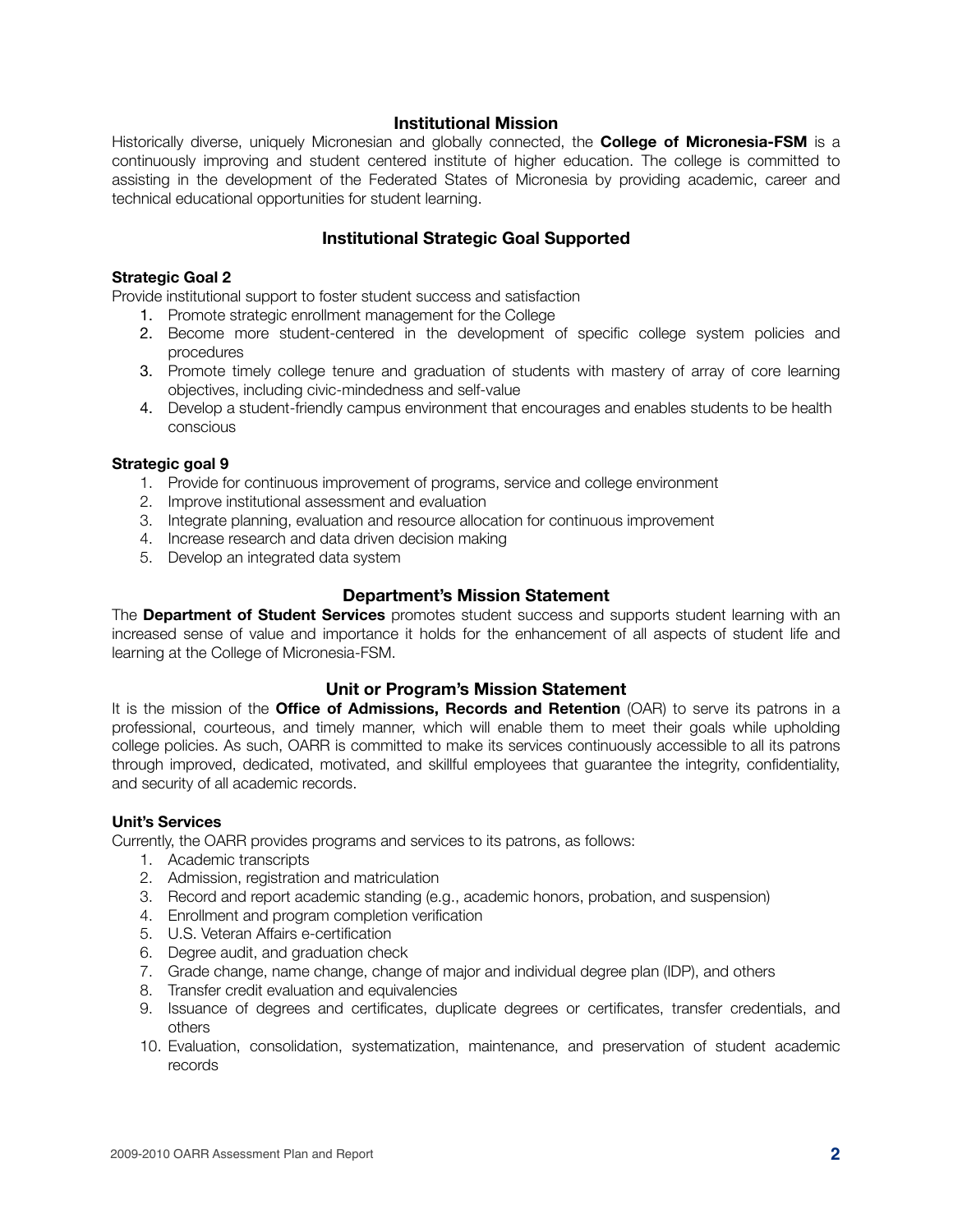11. Reports to other divisions, such as, but by any means not limited to, enrollment lists, mid-term deficiency reports, academic standing, program completion reports, persistence and attrition reports, and others

# **Unit or Program's Goals**

Increased patrons' satisfaction and students' success

# **Unit or Program's Outcomes**

#### **Outcome 1**

To serve the students and alumni, in their pursuit of personal and professional development inside and outside the college through the issuance of complete and authentic documents to support their attainments and experiences.

#### **Strategies and Activities**

- 1. Accurate and timely processing of data related to course offerings, registration, and academic records;
- 2. Support and advise regarding academic policies and procedures; and
- 3. Formulate rules and guidelines to accommodate the needs and problems of the students in the light of the policies, procedures and standards of the college.

#### **Outcome 2**

Establish a system of verifying the veracity and authenticity of records and documents relative to the qualifications of students in the completion of their respective fields of endeavor in the light of the college requirements.

#### **Strategies and Activities**

- 1. Accurate and timely processing of data related to course offerings, registration, and academic records; and
- 2. Provide continuous training and technical support to staff on the proficient use of the Student Information System (SIS) that includes but certainly not limited to guaranteeing accurate data entry operations, and others.

#### **Outcome 3**

Maintain a system to safeguard the students and alumni records and documents and preserve their confidentiality for posterity and availability for research purposes.

#### **Strategies and Activities**

- 1. Security and privacy for the college's academic records; and
- 2. Provide advice and training to faculty and staff on privacy issues.

#### **Outcome 4**

Establish rapport and harmonious relationship with other departments of the college for the smooth and effective implementation of the policies, procedures, and standards.

#### **Strategies and Activities**

- 1. Provide data to a variety of constituents, in support of the administrative and academic decision-making processes; and
- 2. Cooperate and coordinate with other institutions, both public and private, by establishing linkages with these institutions and agencies towards achieving inter-institutional interaction.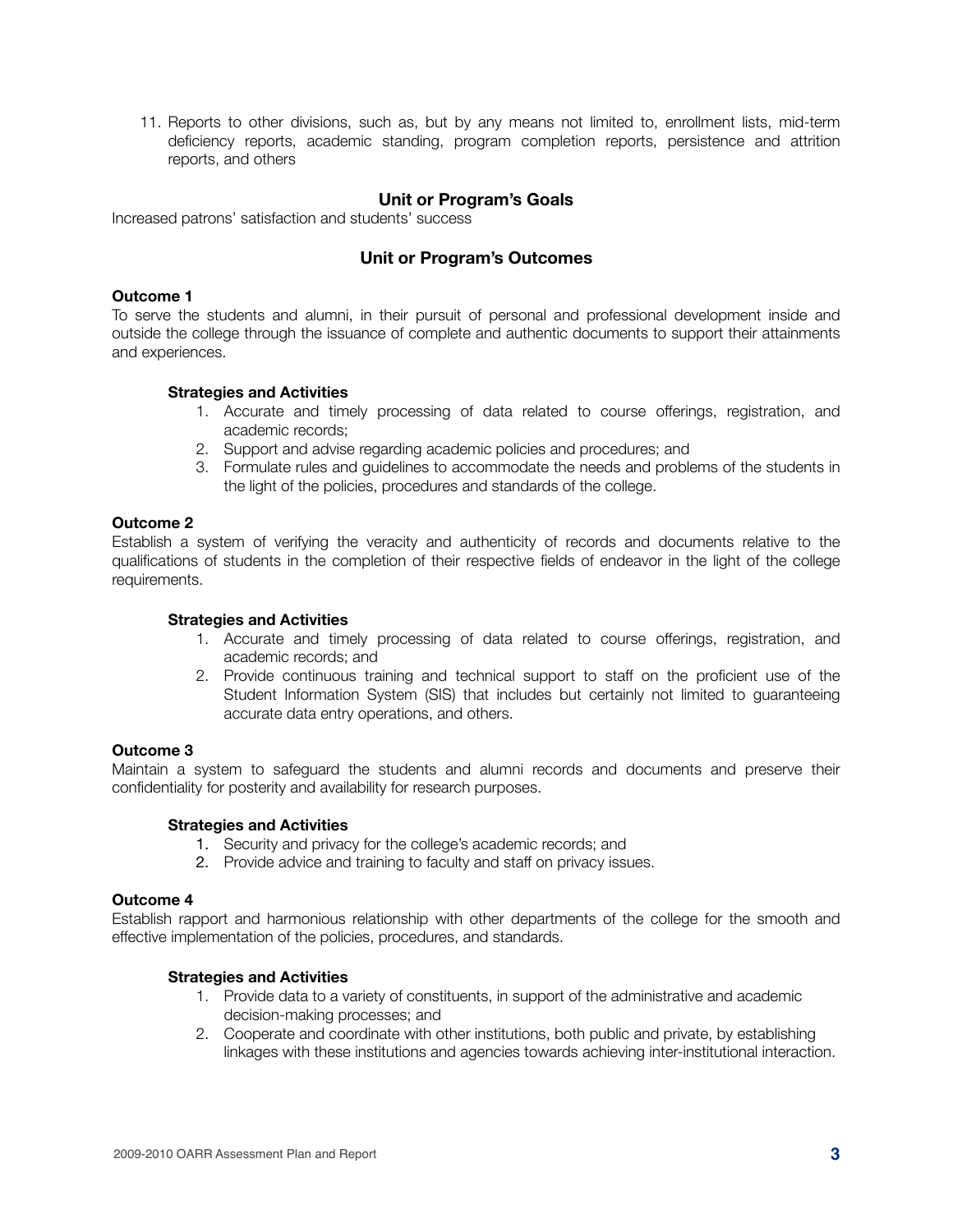| <b>Evaluation Questions</b>                                                                                                                                                                                                                                                                                                                                                  | <b>Data Sources</b>                                                                                                         | <b>Sampling</b>                                                                           | <b>Analysis</b>                                                 |
|------------------------------------------------------------------------------------------------------------------------------------------------------------------------------------------------------------------------------------------------------------------------------------------------------------------------------------------------------------------------------|-----------------------------------------------------------------------------------------------------------------------------|-------------------------------------------------------------------------------------------|-----------------------------------------------------------------|
| Q1. What is the Office's degree of<br>effectiveness in delivering continuously<br>accessible services to all its patrons<br><b>Criteria for Success</b><br>75% positive rating on the OARR Annual<br>Satisfaction Survey<br>This evaluation question addressed both<br>Outcomes 1 and 2                                                                                      | <b>OARR Annual</b><br>Satisfaction Survey <sup>1</sup><br>and IRPO-administered<br>Fall 2009 Registration<br>Survey         | Non-probability<br>sampling                                                               | Descriptive statistics                                          |
| Q2. What is the Office's degree of<br>effectiveness in ensuring the integrity,<br>confidentiality, and security of all academic<br>records?<br><b>Criteria for Success</b><br>75% positive rating on the OARR Annual<br>Satisfaction Survey<br>Establish baseline data, i.e., document<br>and/or record review<br>This evaluation question addressed<br>Outcomes 1, 2 and 3. | <b>OARR Annual</b><br>Satisfaction Survey, and<br>Documents and/or<br>record review <sup>2</sup>                            | Non-probability<br>sampling; and<br>Reporting period,<br>September 2009 to<br>August 2010 | Descriptive statistics,<br>and<br>Record review and<br>analysis |
| Q3. What is the patron's level of<br>satisfaction of the services provided them<br>by the Office of Admissions and Records-<br>National Campus?<br><b>Criteria for Success</b><br>75% positive rating on the OARR Annual<br>Satisfaction Survey and the IRPO-<br>administered Registration Survey<br>This evaluation question addressed<br>Outcomes 1 and 4.                 | <b>OARR Annual</b><br>Satisfaction Survey, and<br><b>IRPO-administered Fall</b><br>2009 Registration<br>Survey <sup>3</sup> | Non-random sampling                                                                       | Descriptive statistics                                          |

#### **Explanatory Notes**

1OARR Satisfaction Survey (see attached). Staff collaboratively worked on designing and developing this survey instrument as one of the primary instruments for the unit's 2009-2010 assessment and evaluation specifically to measure evaluation questions 1, 2 and 4. Completed in May 28, 2008, the survey questionnaire consists of two parts:

- 1. Demographic descriptions and services availed from OARR by the subjects (questions 1-2), and
- 2. Series of questions (using five-point Likert Scale) aimed at soliciting the subjects' perceptions (levels of satisfaction) of the services provided them by OARR.

The survey was administered during the period beginning June 2, 2008 and ending, February 13, 2009, to a non-randomly selected sample of 76 subjects.

<sup>2</sup>This involved reviews and analyses of documents, reports and office-logs exclusive to transcript requests received and processed only. Documents reviewed and analyzed covered the period beginning September 2009 and ending, August 2010.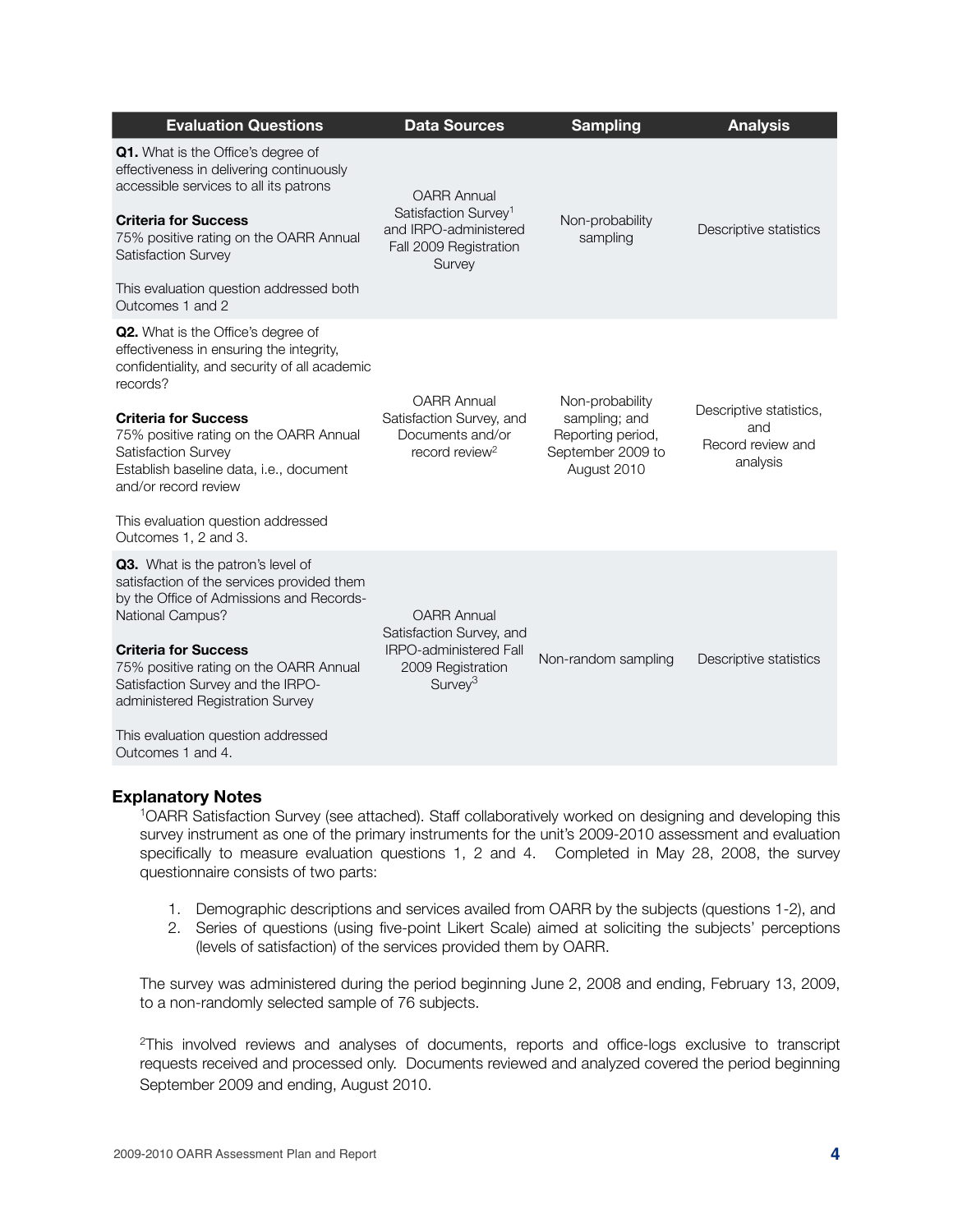<sup>3</sup>Fall 2009 Registration Survey. Designed and developed by the Institutional Research and Planning Office (IRPO), the survey was administered on August 11-12, 2009 to a non-randomly selected 516 samples of students. These samples belong to the cohort of students who registered during Fall 2009's first two-day regular registration.

# **Evaluation Question 1**

What is the Office's degree of effectiveness in delivering continuously accessible services to all its patrons?

#### **Means of unit assessment and criteria for success**

Criteria for success are 75% positive ratings in the OAR Satisfaction Survey and other pertinent surveys. Criteria of success had been partly met. **OARR achieved a 75% positive rating in the OAR Satisfaction Survey but received only 71.37% positive rating in the Fall 2009 Registration Survey.**

#### **Summary of Assessment Data**

**OARR Annual Satisfaction Survey** was administered from June 2, 2008 to February 13, 2009 to nonrandomly selected sample of 76 subjects. Table 1.0 below shows the tabulated responses to questions 3, 5, 9 and 13 of the survey:

| Table 1.0                                                                                                    |
|--------------------------------------------------------------------------------------------------------------|
| Responses to questions that relate to OARR's effectiveness in delivering continuously accessible services to |
| all its patrons (see OARR Annual Satisfaction Survey).                                                       |

|                                                                                                                                                                          | <b>Strongly Disagree</b> |    | <b>Disagree</b> |    | <b>Neutral</b><br>Agree |     |              | <b>Strongly Agree</b> |              |     |
|--------------------------------------------------------------------------------------------------------------------------------------------------------------------------|--------------------------|----|-----------------|----|-------------------------|-----|--------------|-----------------------|--------------|-----|
| <b>Questions</b>                                                                                                                                                         | $\mathsf{n}$             | %  | n               | %  | $\mathsf{n}$            | %   | $\mathsf{n}$ | %                     | $\mathsf{n}$ | %   |
| Q3-I was served in<br>a reasonable<br>period of time                                                                                                                     | 1                        | 1% | 1               | 1% | 14                      | 18% | 37           | 49%                   | 23           | 30% |
| Q5-OAR staff<br>seemed willing to<br>go "the extra mile"<br>to help me meet<br>my needs.                                                                                 | $\mathsf O$              | 0% | 1               | 1% | 23                      | 30% | 30           | 39%                   | 22           | 29% |
| Q9-OAR staff<br>answered my<br>questions in an<br>easy to<br>understand way.                                                                                             | $\overline{O}$           | 0% | $\mathbf 0$     | 0% | 19                      | 25% | 32           | 42%                   | 25           | 33% |
| Q13-OAR staff<br>gave me a clear<br>understanding of<br>the steps needed<br>for resolution and<br>an accurate<br>estimate of the<br>time needed to<br>fulfill my request | $\mathsf{O}$             | 0% | $\sqrt{a}$      | 0% | 16                      | 21% | 42           | 55%                   | 18           | 24% |

The foregoing table also shows that the subjects (n=76) gave OARR 79% positive ratings on Q3 and Q13, and 75% positive rating on Q4. However, the OARR had received only 68% positive rating to Q5. Overall, 75% of the 76 subjects surveyed signified levels of agreement (positive rating); while 24% expressed neutrality, and only 1% expressed disagreement.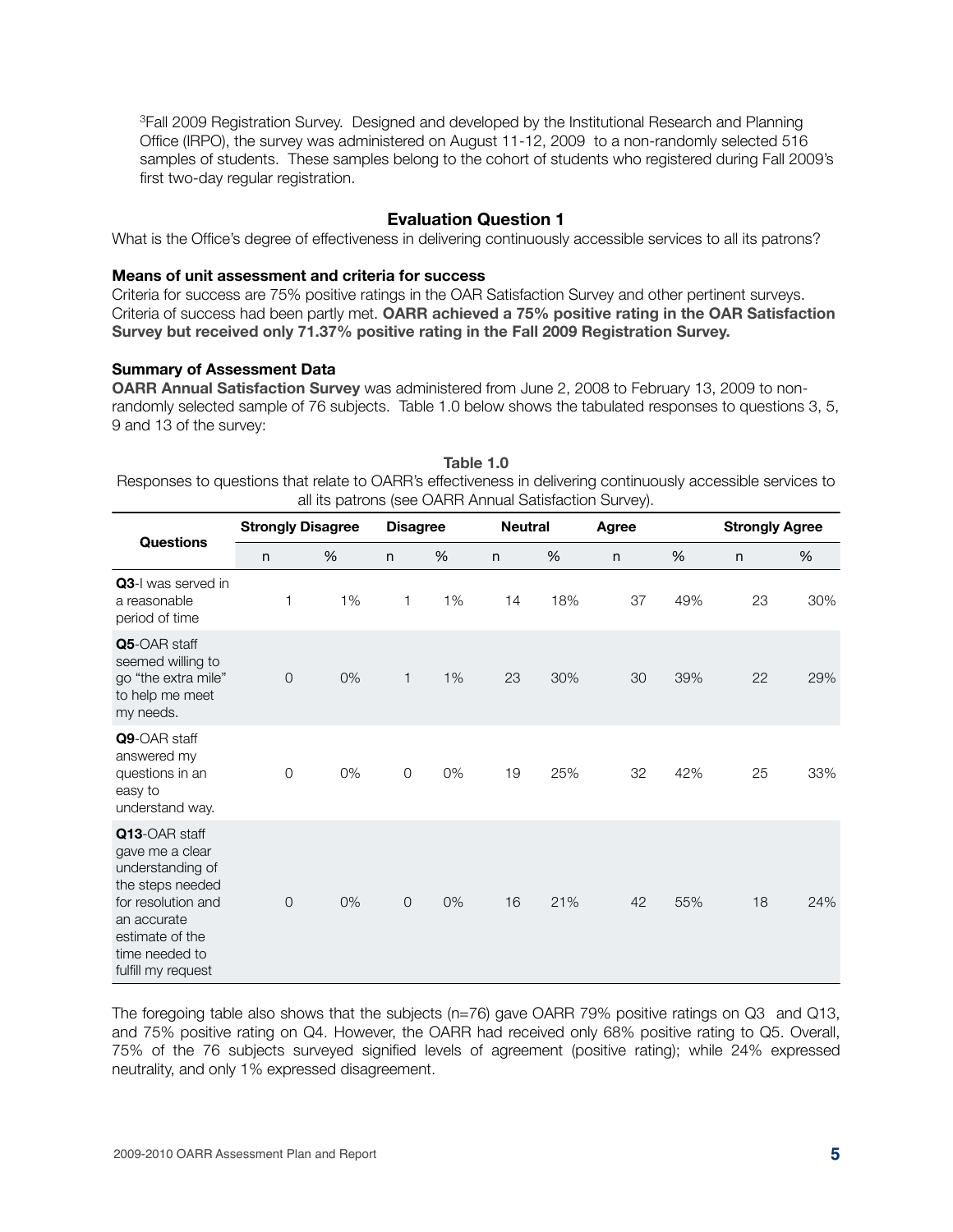The Institutional Research and Planning Office surveyed (**Fall 2009 Registration Survey**) a sample of 516 non-randomly selected subjects last August 11-12, 2010, i.e., first two days of the regular registration for Fall 2009 semester. The 516 subjects consisted of 41.6% (or 214) male and 58.4% (or 301) female students with one subject opted not to declare gender information. Additionally, of the 516 subjects, 27% and 64% were new and continuing, respectively; while 3% and 6% were transfer and returning students, respectively. Two students opted not to declare their registration type information.

Table below shows the tabulated responses of the 516 subjects to the combination of questions that relate to OAR and the registration process.

|                                                              |           |        |     | $11 - 11$ |     |        |    |       |           |        |
|--------------------------------------------------------------|-----------|--------|-----|-----------|-----|--------|----|-------|-----------|--------|
|                                                              | <b>VS</b> |        | S   |           | N   |        | D  |       | <b>VD</b> |        |
| <b>Questions</b>                                             | n         | $\%$   | n   | $\%$      | n   | $\%$   | n  | $\%$  | n         | $\%$   |
| Q1. Hours set for<br>registration                            | 138       | 26.74% | 209 | 40.50%    | 96  | 18.60% | 41 | 0.04% | 31        | 6.01%  |
| <b>Q2.</b> Forms used for<br>registration                    | 166       | 32.17% | 237 | 45.93%    | 82  | 15.89% | 14 | 0.03% | 15        | 2.91%  |
| Q3. Building and layout<br>used for registration             | 175       | 33.91% | 214 | 41.47%    | 84  | 16.28% | 19 | 0.03% | 21        | 4.07%  |
| <b>Q4.</b> Helpfulness of<br>Admissions and Records<br>staff | 170       | 32.95% | 222 | 43.02%    | 85  | 16.47% | 18 | 0.03% | 19        | 3.68%  |
| <b>Q12.</b> Time involved in<br>completing registration      | 126       | 24.42% | 177 | 34.30%    | 116 | 22.48% | 40 | 0.04% | 55        | 10.66% |

| Table 2.0                                                                |
|--------------------------------------------------------------------------|
| Fall 2009 Registration Survey                                            |
| Combination of questions that relate to OAR and the registration process |

 $(n-516)$ 

Where VS=Very Satisfied, S=Satisfied, N=Neutral, D=Dissatisfied, and VD=Very Dissatisfied

The foregoing tabulated responses of the 516 subjects who had been submitted to the Fall 2009 Registration Survey show that:

- 1. Overall, on combination of responses to questions that directly relate to OARR and the registration process, 71.37% of the subjects signified positive levels of satisfactions as against 10.63%, dissatisfaction. However, 18.02% of subjects expressed "neutrality."
- 2. OARR received the lowest positive rating on Q12 where only 58.95% of the subjects expressed levels of satisfaction (positive rating); while 22.57%. signified neutrality, and 18.48%, dissatisfaction. This is followed by responses to Q1 where 67.38% of the subjects signified satisfaction, 18.64% expressed neutrality, and 13.98%, dissatisfaction.
- 3. OARR received the highest positive rating on Q2 with 78.41% of the subjects expressed varying levels of satisfaction, 15.95% signified neutrality, and only 5.64%, dissatisfaction.
- 4. Of the 516 subjects, 76.26% expressed levels of satisfaction about the helpfulness of the OARR staff during the registration with only 7.20% signified dissatisfaction; while 16.54%, neutrality.
- 5. OARR received 75.83% positive rating on "Q3-Building and lay-out used for registration" with 7.79% of the 516 subjects signifying some levels of dissatisfaction, and 16.37%, neutrality.

# **Use Results to Improve Program/Unit Impact/Services Outcomes 1 and 2**

OARR recognized the fact that the outcomes and objectives it had articulated in this assessment plan and report were not specifically written in SMART format. However, it shall ensure that in the next assessment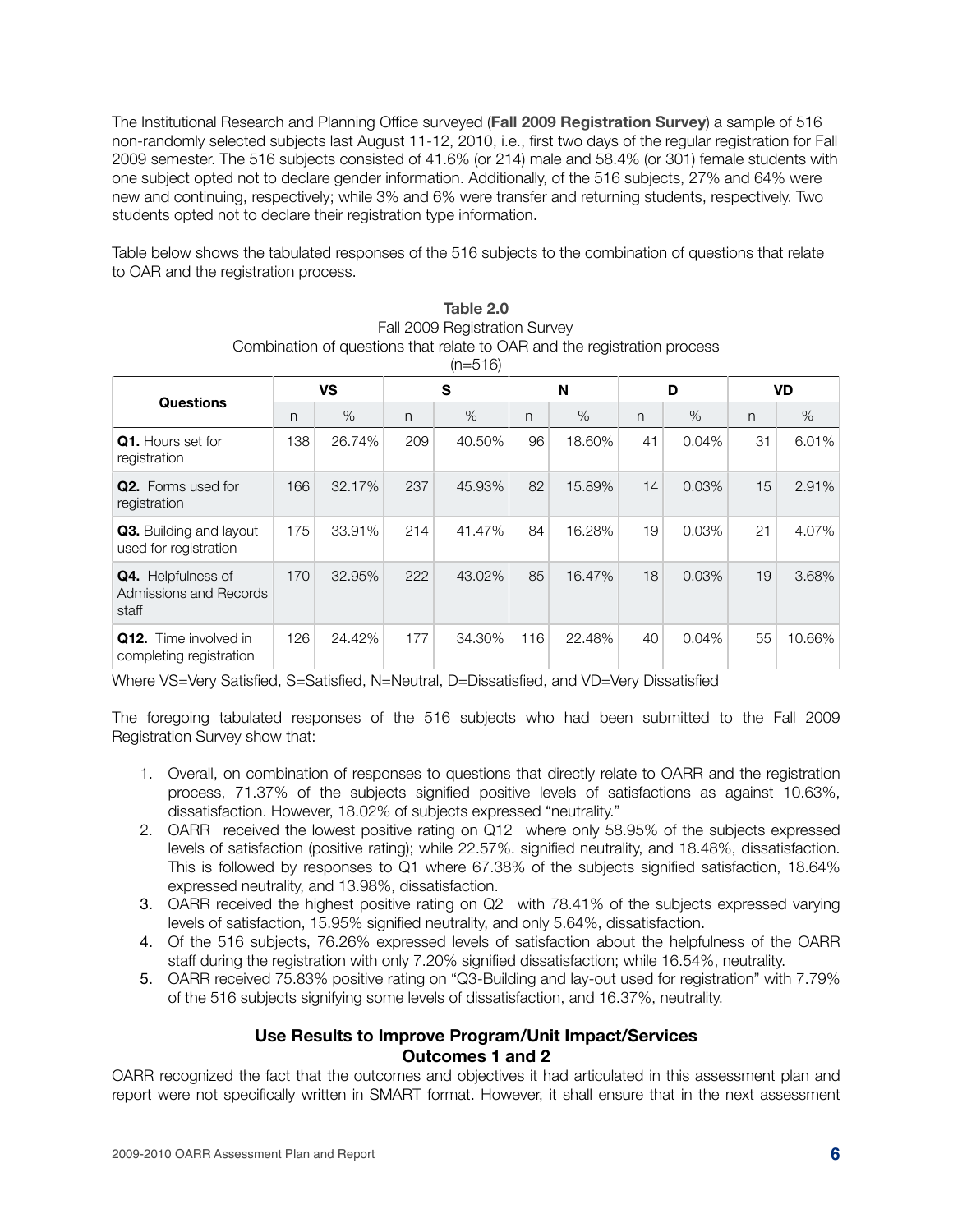cycles, outcomes and objects will be written in SMART format. Additionally, it also recognized the limitations of the sampling method it opted to use in this assessment, i.e., it used non-probability sampling with perhaps the least validity. In its next assessment cycle, OARR will consider employing sampling method that may yield a higher validity in terms of its representativeness of the population targeted for investigation, such as stratified sampling.

While OARR had partially met its criteria for success (**Outcome 1**) by achieving an overall positive rating of 75% on the OARR Annual Satisfaction Survey administered 76 non-randomly selected subjects last June 2, 2008 to February 13, 2009; however, 71.37% positive rating in the Fall 2009 Registration Survey administered by IRPO to a sample of 516 non-randomly selected subjects. As such, there are several areas identified warranting improvements in order to guarantee the efficient and delivery of services to all its patrons. Therefore, with reference the data gathered primarily from the two surveys conducted by OAR and the Institutional Research and Planning Office, OAR makes the following recommendations and/or action steps:

| <b>Needs or Areas Requiring Improvement</b>                                                                                                                                                                                                                                                                                                                                                                                                                                                                                                        | <b>Action Steps</b>                                                                                                                                                                                                                                                                                                                                                                                                                  | <b>Timeline</b>                                                                            |
|----------------------------------------------------------------------------------------------------------------------------------------------------------------------------------------------------------------------------------------------------------------------------------------------------------------------------------------------------------------------------------------------------------------------------------------------------------------------------------------------------------------------------------------------------|--------------------------------------------------------------------------------------------------------------------------------------------------------------------------------------------------------------------------------------------------------------------------------------------------------------------------------------------------------------------------------------------------------------------------------------|--------------------------------------------------------------------------------------------|
| A level II Student Information Systems (SIS) training<br>should be provided for all OAR staff. The last and<br>only SIS training facilitated to all OAR staff and other<br>SIS users was during the months of April and May<br>2008 prior to the implementation of Phase I of the<br>SIS. This level II SIS training will further increase the<br>proficiency and know-how of OAR staff especially in<br>the use of the SIS.                                                                                                                       | Level II training will be scheduled during the<br>month of October 2010 – prior to the early<br>registration for Spring 2010. Level II SIS<br>training will be facilitated to SIS production<br>database users at various sites during<br>scheduled visits.                                                                                                                                                                          | By end-of-<br>October 2010                                                                 |
| OARR to revisit the SIS-driven registration process,<br>and if necessary, through consultations and<br>collaborations with other units directly and indirectly<br>involved in facilitating registration, redesign the<br>process making it more accessible and convenient.<br>Note that OARR received only 58.95% positive rating<br>in terms of the "time involved in completing the<br>registration process," and 67.38% positive rating on<br>"hours set for the registration." These ratings are<br>below the OARR's 75% criteria for success. | OARR Director and Registrar to conduct<br>consultation and solicit feedbacks from all<br>stakeholders to simplify and further improve<br>the registration process making it more<br>accessible and convenient.<br>In Fall 2009, a year after the implementation<br>of the SIS-driven registration, the<br>registration process involved seven steps;<br>however, in Spring 2010, the steps were<br>reduced to five sequential steps. | By end-of-<br>November 2010                                                                |
| OARR to continue facilitating early registration for Fall<br>and Spring Semesters, including Summer session.                                                                                                                                                                                                                                                                                                                                                                                                                                       | <b>OARR Director and Registrar shall</b><br>coordinate with all units who are directly and 2010.<br>indirectly involved in facilitating registration<br>to come up with definite and final schedules<br>of these early registrations so they can be<br>publicized in the college's catalog, website,<br>and other types of publications.                                                                                             | By end-of-October                                                                          |
| OARR should continue its initiative of redesigning all<br>its forms not only in both static and dynamic portable<br>document formats. These forms should be<br>accessible via the college's website.                                                                                                                                                                                                                                                                                                                                               | OARR Director and Registrar requests ICT<br>assistance to fund acquisition of Abobe<br>application software necessary to design<br>and develop forms in both static and<br>dynamic portable document formats.                                                                                                                                                                                                                        | Request<br>communicated to<br>the ICT Committee<br>via IT Director, by<br>mid-October 2010 |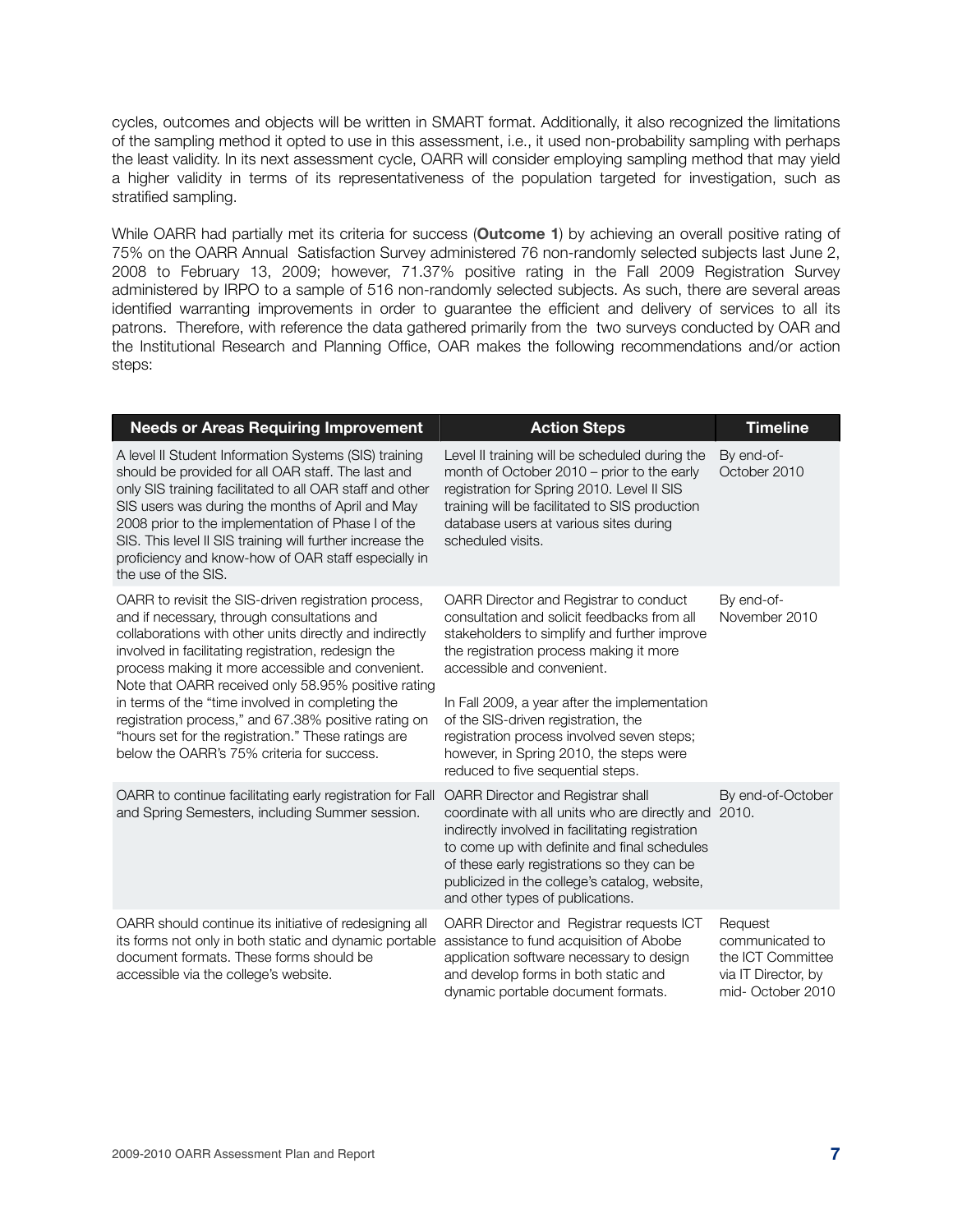| OARR should update its office's webpage from the<br>college's website.                                                                                                                                                                                                                                                                                                                                                                                               | OARR Director and Registrar shall draft<br>design for the OARR webpage consistent of<br>the ICT guidelines and shall submit it to the<br>ICT and publication committees for review<br>via the college's Webmaster. | Draft of the<br>webpage design to<br>be completed by<br>end-of-December<br>2010                                       |
|----------------------------------------------------------------------------------------------------------------------------------------------------------------------------------------------------------------------------------------------------------------------------------------------------------------------------------------------------------------------------------------------------------------------------------------------------------------------|--------------------------------------------------------------------------------------------------------------------------------------------------------------------------------------------------------------------|-----------------------------------------------------------------------------------------------------------------------|
|                                                                                                                                                                                                                                                                                                                                                                                                                                                                      | OAR Registrar to coordinate with the ICT to<br>redesign and update the Office's page in the<br>college's website.                                                                                                  |                                                                                                                       |
| OARR staff should undergo in-house trainings on<br>effective customer service and handling difficult<br>clients. These trainings will improve their efficacies<br>especially in providing effective customer services.                                                                                                                                                                                                                                               | OARR to request either any one of the HTM<br>professors or Webmaster Shaun Suliol to<br>facilitate a session on effective customer.                                                                                | November-<br>December 2010                                                                                            |
| OARR should acquire two heavy-duty dot-matrix<br>printers. While these machines are quite expensive,<br>their durability and long-term use, their low cost of<br>printing especially, and their ability to print using<br>continuous parchment forms certainly exceed their<br>acquisition cost. These printers shall be installed at<br>the OARR counter and will also be used during the<br>registrations to print student schedule, grade reports,<br>and others. | OARR Director and Registrar request ICT to<br>fund the acquisition of these matrix printers.                                                                                                                       | Proposal to ICT to<br>be submitted by<br>end-of-October<br>2010                                                       |
| OARR should acquire two desktop computers with<br>touch-screen display terminals. These computers will<br>be installed at the OARR counter so students can<br>make independent queries on open and closed<br>sections, schedules of classes, and others.                                                                                                                                                                                                             | OARR Director and Registrar request ICT to<br>fund the acquisition of these hardware.                                                                                                                              | Proposal to the<br>ICT Committee to<br>be submitted by<br>end-of-October<br>2010                                      |
| OARR shall consistently offers the following<br>scheduled hours of services: Office will open and<br>serve all patrons and clients, 8:00 AM to 5:00 PM.,<br>meaning, 9 hours per day. Inasmuch as staff are only<br>required to render 8 regular work hours per day;<br>scheduling will be arranged and flex-time shall be<br>extended subject approval of the President to<br>accommodate the foregoing office hours.                                               | OARR Director and Registrar to secure<br>endorsement from the VP for Student<br>Services request to the President allowing<br>OARR staff to be covered by flex-time.                                               | Request to the<br>President via the<br>VPSS to officially-<br>grant OARR staff<br>flex-time, end-of-<br>October 2010. |

# **Evaluation Question 2**

What is the Office's degree of effectiveness in delivering continuously accessible services to all its patrons?

#### **Means of unit assessment and criteria for success**

Criteria for success are 75% positive ratings in the OARR Annual Satisfaction Survey and other pertinent surveys. While these surveys yield patron's perceptions about OARR and its services, OAR recognizes that these criteria of success do not directly measure the dependent variable "effectiveness" specifically in terms of academic records' integrity, confidentiality, and security.

Additionally, while OARR reviewed and analyzed pertinent documents and reports covering the period beginning September 2009 and ending, August 2010, it failed to identify criterion of success with reference to the variable it aimed to measure, "effectiveness," more so its sub-categories: integrity, confidentiality, and security of all academic records. Documents and other pertinent reports specifically exclusive of academic transcripts requested and processed during the period September 2009 to August 2010 yield only frequency counts as specifically shown in ensuing section of this assessment report.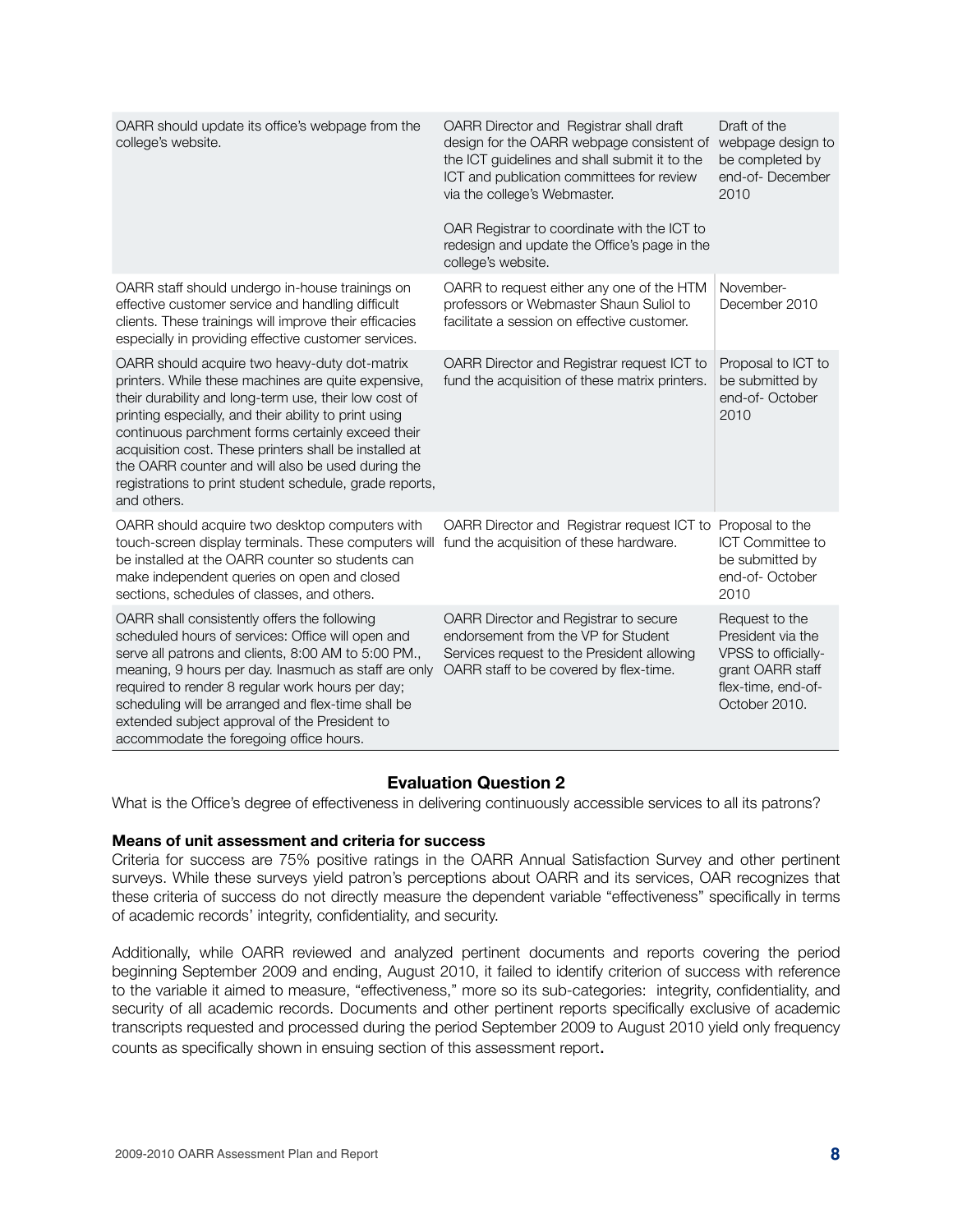#### **Summary of Assessment Data**

Chart shows the summary of all monthly logs on transcript requests received and processed were tabulated and analyzed covering the reporting period beginning September 20, 2009 and ending, August 30, 2010.





The foregoing chart shows that:

- 1. The months of January and June are considered the time of the year during which transcript requests are at the highest. This is ascribed to students applying for Fall and Spring scholarships extended by federal and state government agencies, and other private entities.
- 2. Significant lags in the turnaround time for processing academic transcripts are noticeable during the months of August, October, November, April and June. This may be attributed to: (a) the month of August is when OARR facilitates orientation, regular to late registration, add and drop period, and others. It is the beginning of the Fall semester; (b) the month of October is when OAR processes mid-term reports and updates the term registration by entering into the SIS all withdrawals; (c) the month of November is when OARR facilitates the one-week early registration for Spring semester; and (d) the months of April and May are when OARR processes end-of-term reports, such as grades, and others; whilst final degree audits, pre-to post graduation activities

OARR staff also met to identify the "needs" based on what already exist (need assessment) so the Office to ensure the integrity, confidentiality, and security of all academic records it maintains and updates. Specifically, the need to replace 14 of its steel cabinets used to store students' papers files had been identified. The locking mechanisms for these cabinets were broken; however, acquisitions of these cabinets require enormous fund appropriation perhaps tapping other sources.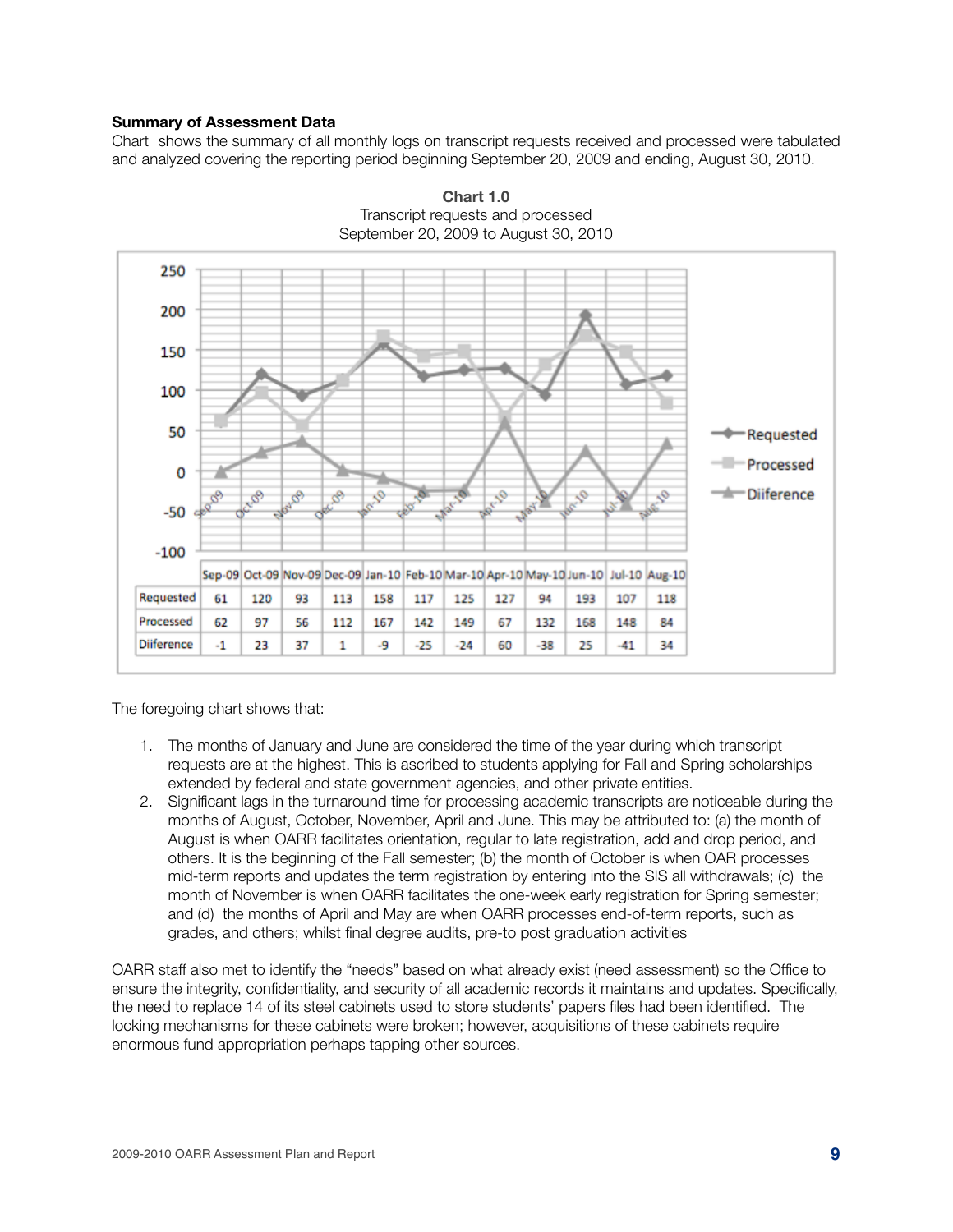# **Use Results to Improve Program/Unit Impact/Services Outcomes 1, 2 and 3**

| <b>Needs or Areas Requiring Improvement</b>                                                                                                                                                                                                                                                                                                                                                                                                                                                                                                                                                                            | <b>Action Steps</b>                                                                                                                                                                                                                                                                                        | <b>Timeline</b>                                                                                                                            |
|------------------------------------------------------------------------------------------------------------------------------------------------------------------------------------------------------------------------------------------------------------------------------------------------------------------------------------------------------------------------------------------------------------------------------------------------------------------------------------------------------------------------------------------------------------------------------------------------------------------------|------------------------------------------------------------------------------------------------------------------------------------------------------------------------------------------------------------------------------------------------------------------------------------------------------------|--------------------------------------------------------------------------------------------------------------------------------------------|
| OARR should seek assistance to secure funds to<br>immediately replace its dilapidated filing cabinets for<br>students' academic dossiers (paper-files)                                                                                                                                                                                                                                                                                                                                                                                                                                                                 | OARR Data Processing Assistant II t<br>secure price quotes for filing cabinets that<br>will be replaced. Further, a proposal to be<br>submitted to the Office of the President via<br>the Office of the Vice for Student Services<br>to secure funds for the acquisitions of<br>these new filing cabinets. | Proposal shall be<br>communicated to<br>the President via<br>the VP for Student<br>Services, on or<br>before the end of<br>September 2010. |
| OARR needs to have articulated in-house policies or<br>guidelines on (a) files and records retention and<br>disposal, and (b) disaster preparedness plan.                                                                                                                                                                                                                                                                                                                                                                                                                                                              | OARR shall immediately commence<br>drafting policies or guidelines on record<br>retention and disposal, and disaster<br>preparedness that is linked to the college's<br>disaster preparedness and plan.                                                                                                    | Commence<br>drafting policies<br>and guideline,<br>January 2010.                                                                           |
| OARR shall review its records to identify duplicate<br>identifications, names of identities warranting to be<br>updated to their most current legal names, and<br>others - and make updates.                                                                                                                                                                                                                                                                                                                                                                                                                           | OARR Data Processing Assistants I and II<br>to review records and identify duplicate<br>identities, update records of concerned<br>students using SIS retro-data entry<br>options, update records to include missing<br>data, and others.                                                                  | By January 2011                                                                                                                            |
| A level II Student Information Systems (SIS) training<br>should be provided for all OARR staff. The last and<br>only SIS training facilitated to all OARR staff and other<br>SIS users was during the months of April and May<br>2008 prior to the implementation of Phase I of the<br>SIS. This level II SIS training will further increase the<br>proficiency and know-how of OARR staff especially in<br>the use of the SIS. This training will increase the staff<br>proficiency in the use of the SIS thereby guaranteeing<br>the accuracy, completeness and correctness of all<br>data posted into the database. | Level II training will be scheduled during the By end-of-<br>month of October 2010 – prior to the early<br>registration for Spring 2010.                                                                                                                                                                   | October 2010                                                                                                                               |
| OARR shall make inventory of all students' academic<br>dossiers it maintains and updates.                                                                                                                                                                                                                                                                                                                                                                                                                                                                                                                              | OARR Student Services Specialist I and<br>Clerk/Typist to organize and file them in<br>accord to the generally accepted<br>standards and practices on academic<br>record handling; ensure that all students<br>have academic dossiers.                                                                     | By end-of-<br>December 2010                                                                                                                |
| A FERPA training should be provided to all OARR<br>staff especially to ensure their currency about the<br>provisions of the FERPA.                                                                                                                                                                                                                                                                                                                                                                                                                                                                                     | OAR Director and Registrar shall provide<br>FERPA training session to all OARR staff.                                                                                                                                                                                                                      | By end-of-<br>December 2010                                                                                                                |
| Concurrently, OARR still partly maintains manual<br>processing of academic transcripts especially those<br>who attended during the quarter systems, and those<br>who had taken UOG 300 and 400 level courses.                                                                                                                                                                                                                                                                                                                                                                                                          | OAR will work with the SIS consultant and<br>the ICT Director on the Official Transcript<br>module of the SIS to update this module of<br>the SIS enabling OARR to generate all<br>academic transcripts exclusively using the<br>SIS.                                                                      |                                                                                                                                            |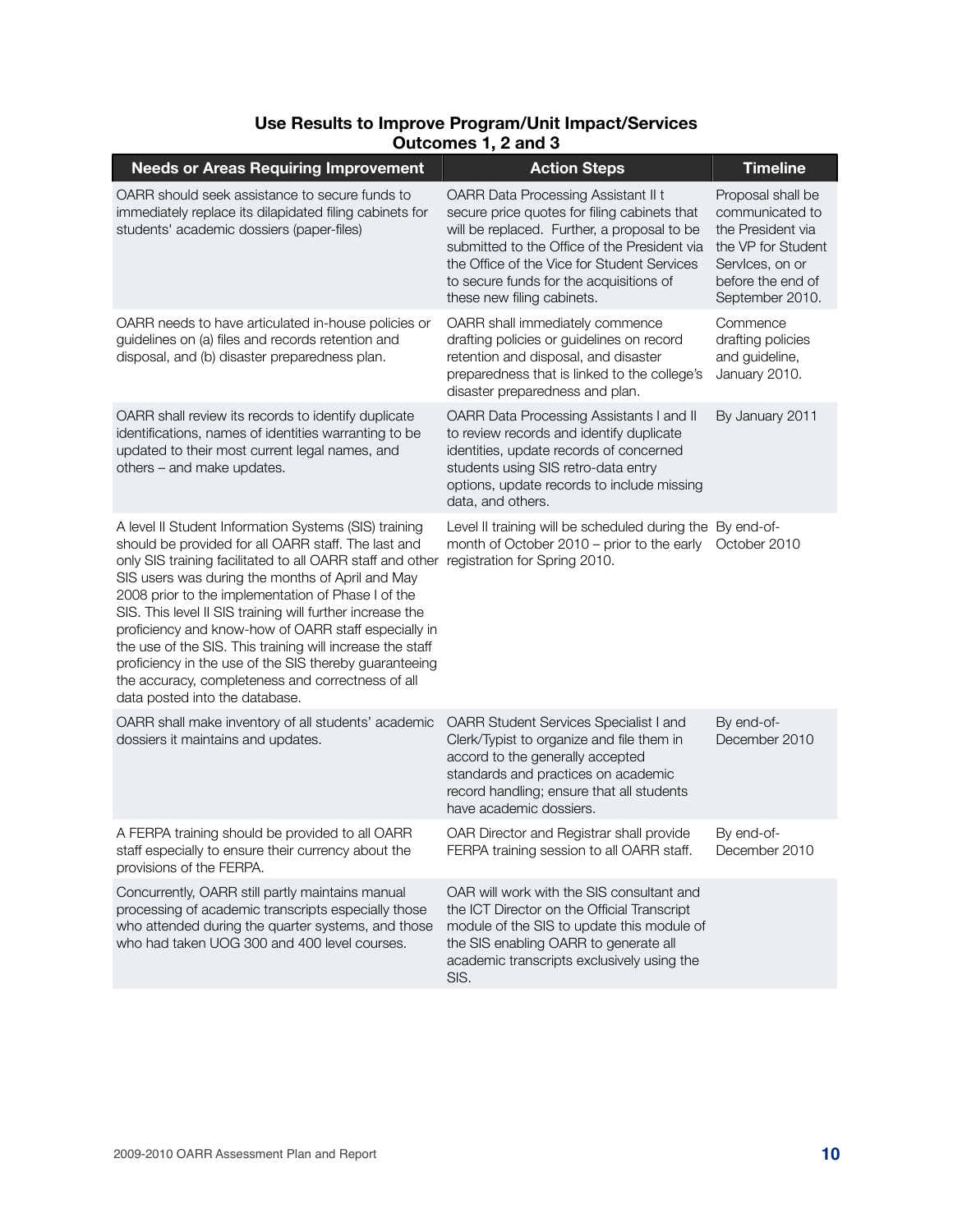| OARR to ensure that it consistently maintain accurate OAR shall maintain accurate logs of all<br>logs of documents processed for effective tracking of<br>such documents and to make essential data available<br>that may be required in its next assessment initiative.                                                                                         | routine documents handled, such as<br>applications for admissions and<br>readmissions, graduation, add and drop<br>requests, withdrawals, others specifically to<br>be able to effectively yield data that<br>includes, but by any means not limited to,<br>turnaround period of processing and<br>handling such documents, frequency<br>counts, and others. | Templates to be<br>completed by<br>October 4, 2010                                                |
|------------------------------------------------------------------------------------------------------------------------------------------------------------------------------------------------------------------------------------------------------------------------------------------------------------------------------------------------------------------|--------------------------------------------------------------------------------------------------------------------------------------------------------------------------------------------------------------------------------------------------------------------------------------------------------------------------------------------------------------|---------------------------------------------------------------------------------------------------|
|                                                                                                                                                                                                                                                                                                                                                                  | OARR Director and Registrar shall develop<br>and design templates of said logs; train<br>OAR staff on how to effectively and<br>efficiently use these templates. Further,<br>OARR Director and Registrar to train OARR<br>staff on basis statistics so they may be able<br>to analyze, interpret and generate routine<br>reports out of tabulated data.      | Training on the use<br>of these templates<br>and basic<br>statistics, by end-<br>of October 2010  |
| OARR Data Processing Assistant I should be trained<br>to process (manually and SIS- generated) academic<br>transcripts to (a) attend to processing academic<br>transcripts in the absence of the Data Processing<br>Assistant II, and (b) to assist the Data Processing<br>Assistant II especially during months where transcript<br>requests are at the highest | OARR Director and Registrar to train OARR By end-of-<br>Data Processing Assistant I to process<br>academic transcripts.                                                                                                                                                                                                                                      | September 2010                                                                                    |
| Student Services Specialist I should be given view-<br>access to the SIS A/R module allowing him to query<br>the database to verify whether or not students have<br>outstanding balance.                                                                                                                                                                         | OARR Director and Registrar to train<br>Student Services Specialist I to use the SIS<br>A/R module.                                                                                                                                                                                                                                                          | Request to IT<br>Director to grant<br>view access to A/R<br>module, by end-of-<br>September 2010. |

# **Evaluation Question 3**

What is the patron's level of satisfaction of the services provided them by the Office of Admissions and Records- National Campus?

#### **Means of unit assessment and criteria for success**

Criteria for success are 75% positive ratings in the OAR Satisfaction Survey and other pertinent surveys. Criteria of success had been partly met. **OAR achieved a 77% positive rating in the OAR Satisfaction Survey but only 71.37% positive rating in the Fall 2009 Registration Survey.**

#### **Summary of Assessment Data**

In order to solicit the patrons' perceptions (levels of satisfaction) of the services provided them by OARR, a non-randomly selected sample of 76 patrons were submitted to the OARR Annual Satisfaction Survey beginning June 2008 to February 2009 using the OAR Satisfaction Survey.

Table below shows the tabulated responses of the subjects.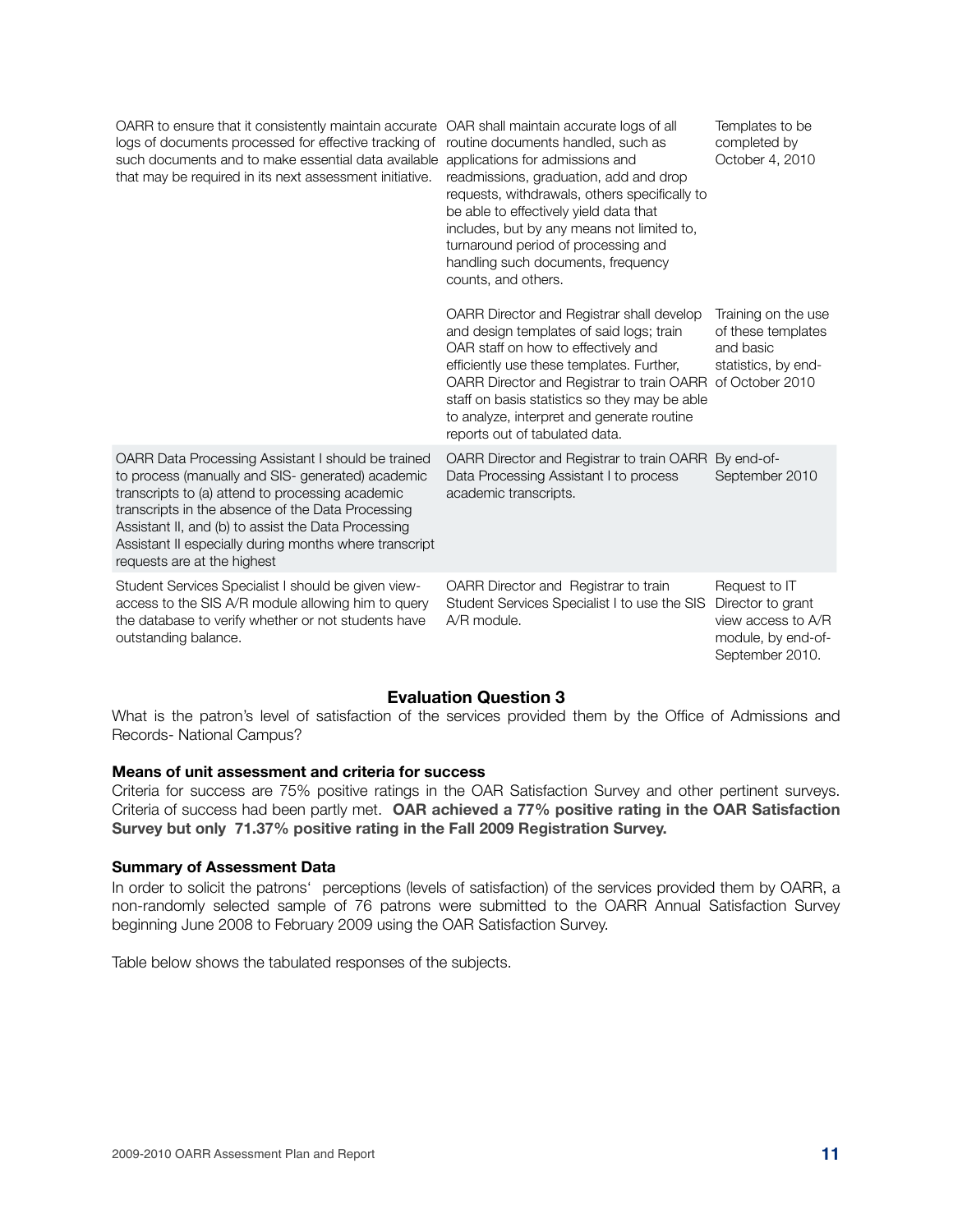#### **Table 3.0**

| Combination responses to questions that relate to patron's level of satisfaction of the services provided them |
|----------------------------------------------------------------------------------------------------------------|
| by the Office of Admissions and Records-National Campus                                                        |

|                                                                                                                                                            |                | <b>SD</b> |                | D        |    | N      | A  |        | <b>SA</b> |        |
|------------------------------------------------------------------------------------------------------------------------------------------------------------|----------------|-----------|----------------|----------|----|--------|----|--------|-----------|--------|
| <b>Questions</b>                                                                                                                                           | n              | %         | $\mathsf{n}$   | $\%$     | n  | %      | n  | $\%$   | n         | $\%$   |
| I was served in a reasonable<br>period of time.                                                                                                            | $\mathbf{1}$   | 1.32%     | 1              | 1.32%    | 14 | 18.42% | 37 | 48.68% | 23        | 30.26% |
| OARR staff seemed willing to<br>go "the extra mile" to help me<br>meet my needs.                                                                           | $\Omega$       | 0.00%     | 1              | 1.32%    | 23 | 30.26% | 30 | 39.47% | 22        | 28.95% |
| OARR Staff answered my<br>questions in an easy to<br>understand way.                                                                                       | $\Omega$       | 0.00%     | $\overline{0}$ | 0.00%    | 19 | 25.00% | 32 | 42.11% | 25        | 32.89% |
| OARR staff gave me a clear<br>understanding of the steps<br>needed for resolution and an<br>accurate estimate of the time<br>needed to fulfill my request. | $\Omega$       | $0.00\%$  | $\Omega$       | $0.00\%$ | 16 | 21.05% | 42 | 55.26% | 18        | 23.68% |
| OARR staff greeted me<br>politely                                                                                                                          | $\overline{2}$ | 2.63%     | $\overline{2}$ | 2.63%    | 12 | 15.79% | 28 | 36.84% | 32        | 42.11% |
| OARR staff was polite                                                                                                                                      | $\overline{2}$ | 2.63%     | $\overline{2}$ | 2.63%    | 13 | 17.11% | 34 | 44.74% | 25        | 32.89% |
| OARR staff appeared<br>concerned about my problem<br>or issue                                                                                              | $\Omega$       | 0.00%     | $\overline{0}$ | 0.00%    | 20 | 26.32% | 32 | 42.11% | 24        | 31.58% |
| OARR staff displayed<br>professionalism during my<br>interaction with him or her                                                                           | 1              | 1.32%     | $\overline{0}$ | 0.00%    | 16 | 21.05% | 39 | 51.32% | 20        | 26.32% |
| OARR staff was patient and<br>calm                                                                                                                         | $\Omega$       | 0.00%     | $\Omega$       | 0.00%    | 14 | 18.42% | 40 | 52.63% | 22        | 28.95% |
| OARR staff displayed<br>excellent knowledge of the<br>Office's procedures and<br>policies.                                                                 | $\Omega$       | 0.00%     | $\Omega$       | 0.00%    | 16 | 21.05% | 41 | 53.95% | 19        | 25.00% |

n=76

Where SD=Strongly Disagreed, D=Disagreed, N=Neutral, A=Agreed, and SA=Strongly Agreed

Overall, 77% of the 76 subjects signified some levels of satisfaction (10 questions of OARR Annual Satisfaction Survey, see Table 3.0) about services provided them by OARR- National Campus with only 2% expressing dissatisfaction. 21% of the subjects survey, however, signified neutrality.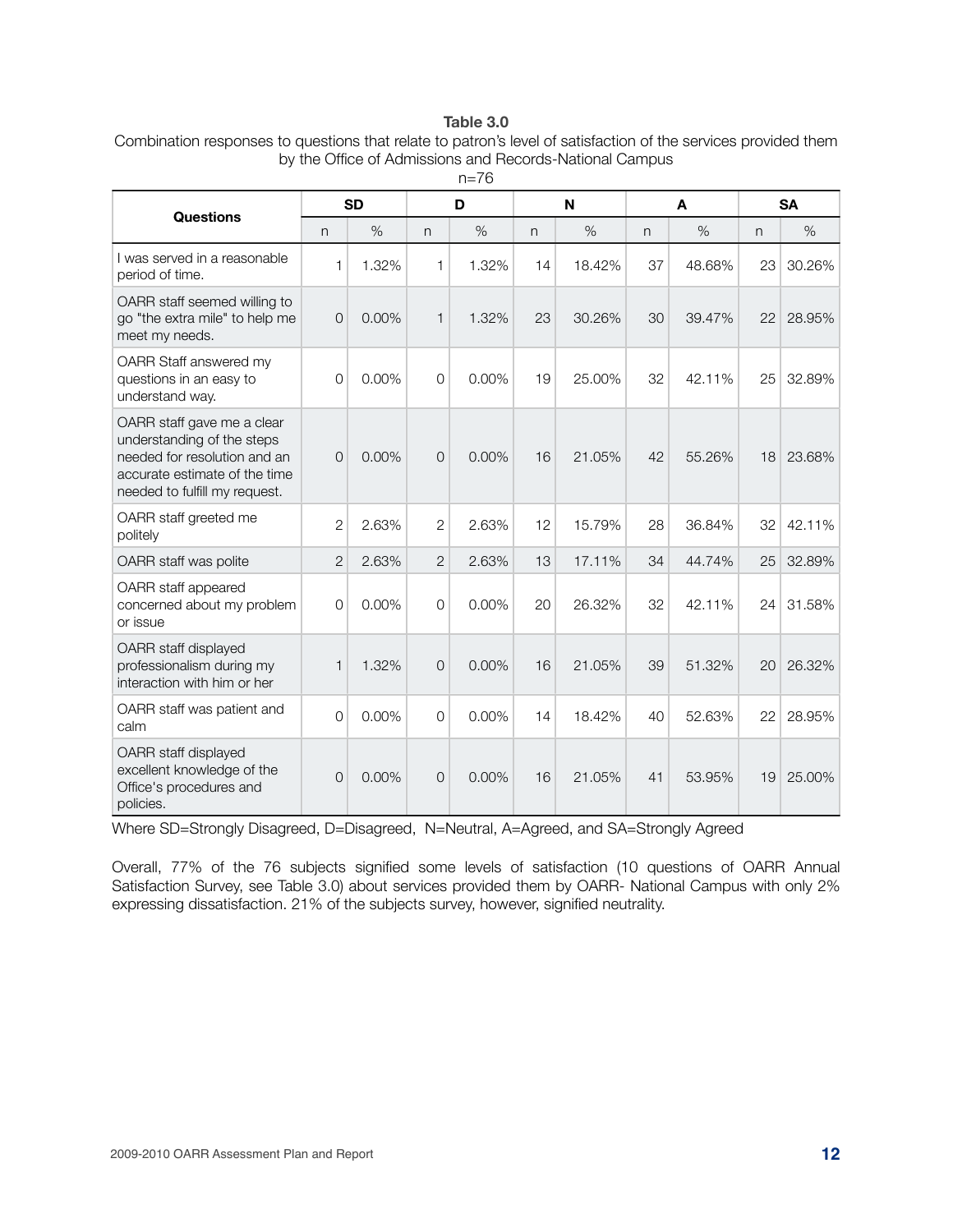#### **Table 4.0**

| Combination responses to questions (OARR Annual Satisfaction Survey) that relate to OAR's effectiveness in |
|------------------------------------------------------------------------------------------------------------|
| delivering continuously accessible services to all its patrons                                             |

| <b>Questions</b>                                                                                                                                                       | <b>SD</b> |          | D              |          | N  |        | A            |        | SA |        |
|------------------------------------------------------------------------------------------------------------------------------------------------------------------------|-----------|----------|----------------|----------|----|--------|--------------|--------|----|--------|
|                                                                                                                                                                        | n         | $\%$     | n              | $\%$     | n  | $\%$   | $\mathsf{n}$ | $\%$   | n  | $\%$   |
| <b>Q3.</b> I was served in a reasonable<br>period of time                                                                                                              |           | 1.32%    | 1              | 1.32%    | 14 | 18.42% | 37           | 48.68% | 23 | 30.26% |
| <b>Q5.</b> OARR staff seemed willing to<br>go "the extra mile" to help me<br>meet my needs.                                                                            | 0         | $0.00\%$ | 1              | 1.32%    | 23 | 30.26% | 30           | 39.47% | 22 | 28.95% |
| <b>Q9.</b> OARR Staff answered my<br>questions in an easy to understand<br>way.                                                                                        | 0         | $0.00\%$ | 0              | $0.00\%$ | 19 | 25.00% | 32           | 42.11% | 25 | 32.89% |
| <b>Q13.</b> OARR staff gave me a clear<br>understanding of the steps needed<br>for resolution and an accurate<br>estimate of the time needed to<br>fulfill my request. | 0         | $0.00\%$ | $\overline{0}$ | $0.00\%$ | 16 | 21.05% | 42           | 55.26% | 18 | 23.68% |

 $n=76$ 

Where SD=Strongly Disagreed, D=Disagreed, N=Neutral, A=Agreed, and SA=Strongly Agreed

The foregoing table also shows that the subjects (n=76) gave OARR 79% positive ratings on Q3 and Q13, 75% positive rating on Q4. However, the Office received 68% positive rating on Q5. Nevertheless, overall, 75% of the 76 subjects surveyed signified levels of agreement; while 24% expressed neutrality, and only 1% expressed disagreement.

# **Use Results to Improve Program/Unit Impact/Services Outcomes 1 and 4**

OARR recognized the fact that the outcomes and objectives it had articulated in this assessment plan and report were not specifically written in SMART format. However, it shall ensure that in the next assessment cycles, outcomes and objects will be written in SMART format. OARR also recognized the limitations of the sampling method it opted to use in this assessment, i.e., it used non-probability convenient sampling. In its next assessment cycle, it will consider employing sampling method that yields may yield higher validity in terms of its representativeness of the population targeted for investigation, such as stratified sampling. And finally, OARR will also consider a more in-depth approach of assessment (in lieu of surveys using close ended questions) in its next assessment cycle. This may include conducting interviews on focus groups, and others.

While OARR had partially met its outcomes 1 and 4 by achieving an overall positive rating of 75% on the OARR Annual Satisfaction Survey administered 76 non-randomly selected subjects last June 2, 2008 to February 13, 2009, it received only 71.37% positive rating in the Fall 2009 Registration Survey administered by IRPO to a sample of 516 non-randomly selected subjects.

As such, there are numerous areas identified warranting improvements so to guarantee the efficient and delivery of services to all patrons. Based from the foregoing results of the two surveys conducted by OAR and the Institutional Research and Planning Office, OARR makes the following recommendations and/or action steps.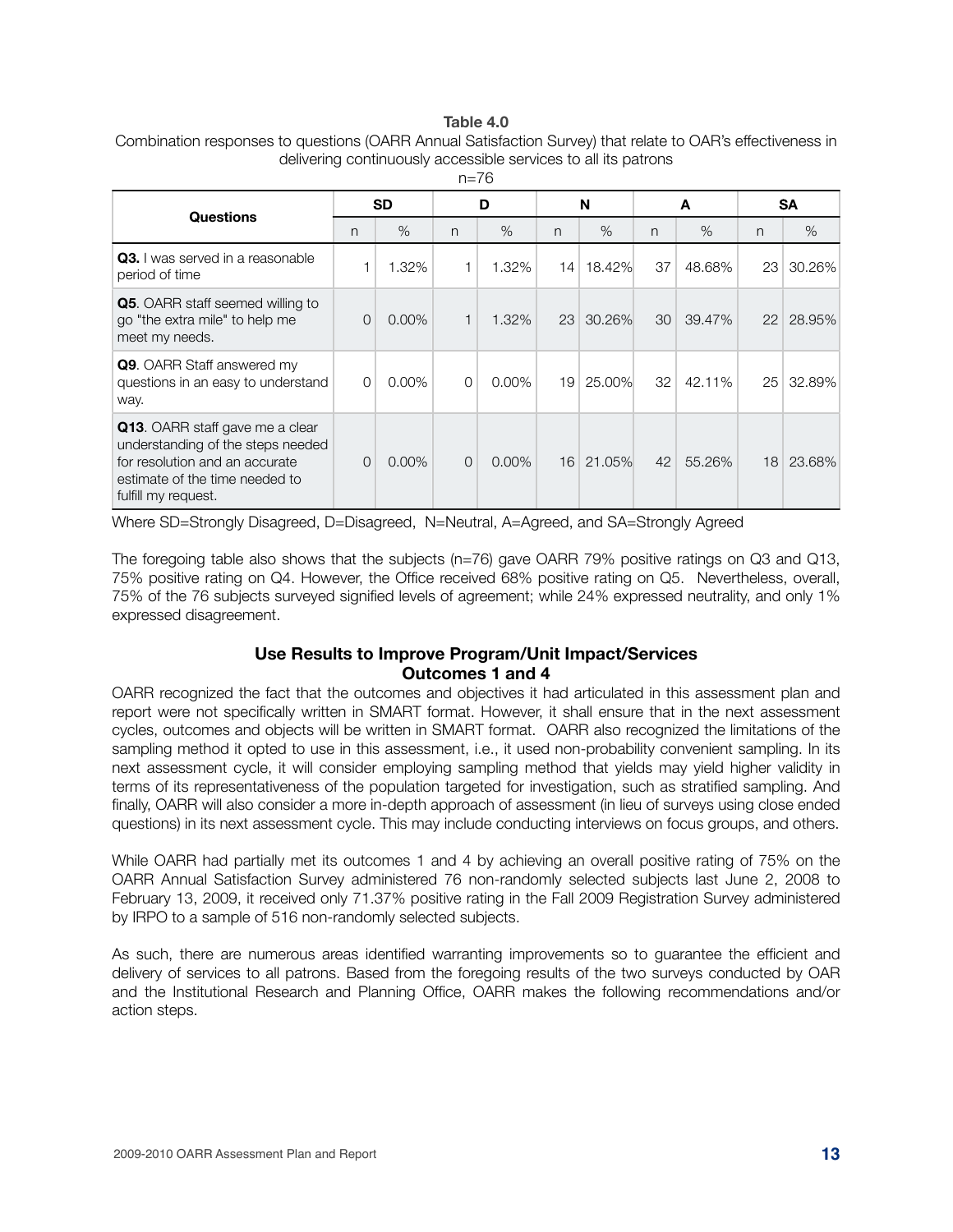| <b>Needs or Areas Requiring Improvement</b>                                                                                                                                                                                                                                                                                                                                                                                                                                                                                                        | <b>Action Steps</b>                                                                                                                                                                                                                                                                                                                    | <b>Timeline</b>                                                                               |
|----------------------------------------------------------------------------------------------------------------------------------------------------------------------------------------------------------------------------------------------------------------------------------------------------------------------------------------------------------------------------------------------------------------------------------------------------------------------------------------------------------------------------------------------------|----------------------------------------------------------------------------------------------------------------------------------------------------------------------------------------------------------------------------------------------------------------------------------------------------------------------------------------|-----------------------------------------------------------------------------------------------|
| A level II Student Information Systems (SIS) training<br>should be provided for all OARR staff. The last and<br>only SIS training facilitated to all OARR staff and<br>other SIS users was during the months of April and<br>May 2008 prior to the implementation of Phase I of<br>the SIS. This level II SIS training will further increase<br>the proficiency and know-how of OARR staff<br>especially in the use of the SIS.                                                                                                                    | Level II training will be scheduled during the<br>month of October 2010 - prior to the early<br>registration for Spring 2010.                                                                                                                                                                                                          | By end-of-<br>October 2010                                                                    |
| OARR to revisit the SIS-driven registration process,<br>and if necessary, through consultations and<br>collaborations with other units directly and indirectly<br>involved in facilitating registration, redesign the<br>process making it more accessible and convenient.<br>Note that OARR received only 58.95% positive rating<br>in terms of the "time involved in completing the<br>registration process," and 67.38% positive rating on<br>"hours set for the registration." These ratings are<br>below the OARR's 75% criteria for success. | OAR Registrar to conduct consultation and<br>solicit feedbacks from all stakeholders to<br>simplify and further improve the registration<br>process making it more accessible and<br>convenient.                                                                                                                                       | By end-of-<br>November 2010                                                                   |
| OARR to continue facilitating early registration for Fall<br>and Spring Semesters, including Summer session.                                                                                                                                                                                                                                                                                                                                                                                                                                       | <b>OARR Director and Registrar shall</b><br>coordinate with all units who are directly and<br>indirectly involved in facilitating registration<br>to come up with definite and final schedules<br>of these early registrations so they can be<br>publicized in the college's catalog, website,<br>and other types of publications.     |                                                                                               |
| OARR should continue its initiative of redesigning all<br>its forms not only in both static and dynamic portable<br>document formats. These forms should be<br>accessible via the college's website.                                                                                                                                                                                                                                                                                                                                               | OARR Director and Registrar requests ICT<br>assistance to fund acquisition of Abobe<br>application software necessary to design<br>and develop forms in both static and<br>dynamic portable document formats.                                                                                                                          | Request<br>communicated to<br>the ICT Committee<br>via IT Director, by<br>mid-October<br>2010 |
| OARR should update its office's webpage from the<br>college's website.                                                                                                                                                                                                                                                                                                                                                                                                                                                                             | OARR Director and Registrar shall draft<br>design of the OARR webpage consistent of<br>the ICT guidelines and shall submit it to the<br>ICT and publication committees for review<br>via the college's Webmaster.<br>OAR Registrar to coordinate with the ICT to<br>redesign and update the Office's page in the<br>college's website. | Draft of the<br>webpage design<br>to be completed<br>by end-of-<br>December 2010              |
| OARR staff should undergo in-house trainings on<br>effective customer service and handling difficult<br>clients. These trainings will improve their efficacies<br>especially in providing effective customer services.                                                                                                                                                                                                                                                                                                                             | OARR to request either any one of the HTM<br>professors or Webmaster Shaun Suliol to<br>facilitate a session on effective customer.                                                                                                                                                                                                    | November-<br>December 2010                                                                    |
| OARR should acquire two heavy-duty dot-matrix<br>printers. While these machines are quite expensive,<br>their durability and long-term use, their low cost of<br>printing especially, and their ability to print using<br>continuous parchment forms certainly exceed their<br>acquisition cost. These printers shall be installed at<br>the OARR counter and will also be used during the<br>registrations to print student schedule, grade reports,<br>and others.                                                                               | OARR Registrar request ICT to fund the<br>acquisition of these matrix printers.                                                                                                                                                                                                                                                        | Proposal to ICT to<br>be submitted by<br>end-of-October<br>2010                               |